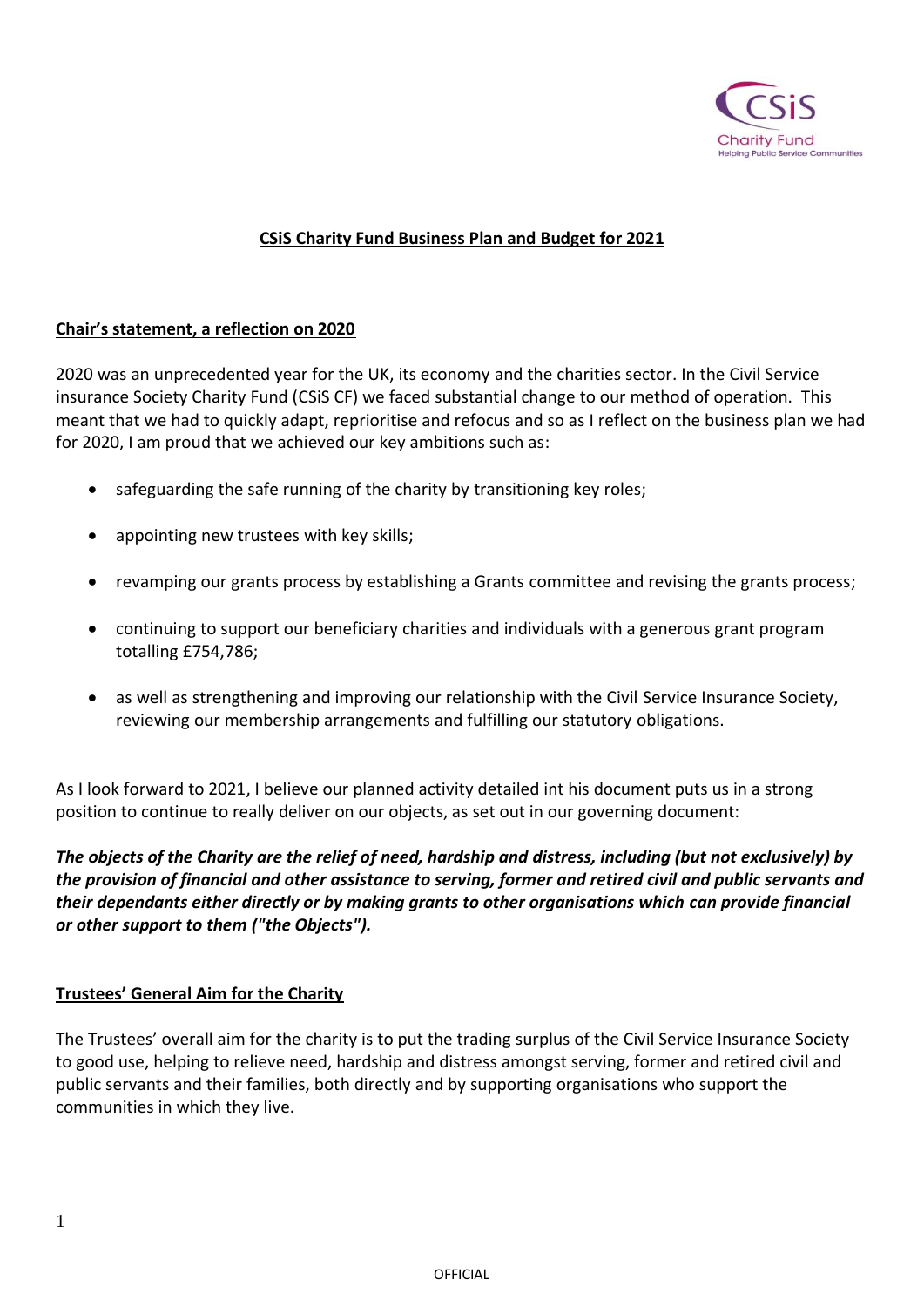| <b>Priorities</b>                                                                                                                                                                                                                     | <b>Key tasks</b>                                                                                                                                                                                                                                                                                                                                                                                                                                                                                                                                                                                                                                      |  |
|---------------------------------------------------------------------------------------------------------------------------------------------------------------------------------------------------------------------------------------|-------------------------------------------------------------------------------------------------------------------------------------------------------------------------------------------------------------------------------------------------------------------------------------------------------------------------------------------------------------------------------------------------------------------------------------------------------------------------------------------------------------------------------------------------------------------------------------------------------------------------------------------------------|--|
| <b>Internal focus</b>                                                                                                                                                                                                                 |                                                                                                                                                                                                                                                                                                                                                                                                                                                                                                                                                                                                                                                       |  |
| To make sure that<br>the charity continues<br>to be well run and<br>does not lose<br>strategic direction,<br>by:                                                                                                                      | embedding the changes in key office holders agreed in 2020, filling the post of<br>deputy chair and begin developing a long term plan for the role of charity<br>secretary                                                                                                                                                                                                                                                                                                                                                                                                                                                                            |  |
|                                                                                                                                                                                                                                       | embed and extend our new grants committee and revise priorities in light of<br>tighter financial circumstances and in order to protect the Charity Fund from legal<br>challenge implement new grant conditions, without additional admin burden on<br>our beneficiary organisations                                                                                                                                                                                                                                                                                                                                                                   |  |
|                                                                                                                                                                                                                                       | Ensure charity policies remain fit for purpose and that we meet our statutory<br>obligations, in particular:<br>- implement new risk management following a review of procedure in 2020<br>- review the reserves policy to ensure that it is fit for purpose and able to sustain<br>the level of grant giving the Trustees would like to be able to achieve through the<br>next 3 to 5 years<br>- Review our investment policies and the performance of our investment<br>managers and take any action necessary to protect, so far as possible, the value of<br>the charity's investments against any continuing volatility in the financial markets |  |
| <b>External focus</b>                                                                                                                                                                                                                 |                                                                                                                                                                                                                                                                                                                                                                                                                                                                                                                                                                                                                                                       |  |
| <b>To continue to</b><br>develop and improve<br>the targeting of our<br>grants to ensure it is<br>spread throughout<br>the UK and reaches<br>as much of the<br>diverse civil and<br>public servant<br>communities as<br>possible, by: | continuing to deliver as broad and generous a programme of grant giving as<br>we are able, given our knowledge of partner delivery charities, civil and public<br>servant communities and our financial constraints                                                                                                                                                                                                                                                                                                                                                                                                                                   |  |
|                                                                                                                                                                                                                                       | reviewing how we partner beneficiary charities, to ensure we continue to seek<br>to make the most impact with the funds we provide to the ultimate beneficiaries<br>of those charities                                                                                                                                                                                                                                                                                                                                                                                                                                                                |  |
|                                                                                                                                                                                                                                       | promoting increased partnership working amongst the organisations we<br>$\bullet$<br>support and fostering joint working between them                                                                                                                                                                                                                                                                                                                                                                                                                                                                                                                 |  |
|                                                                                                                                                                                                                                       | improving and continuing to update our website to ensure that our role and<br>signposting is clear and to showcase the good work we are able to do with the<br>income we receive from CSIS                                                                                                                                                                                                                                                                                                                                                                                                                                                            |  |
| <b>To continue to</b><br>maintain our strong<br>relationship with the<br><b>CSIS Directors and</b><br>work with CSIS on<br>joint marketing, by:                                                                                       | continuing to develop publicity material and strategies which, subject to the<br>$\bullet$<br>regulatory constraints on the two organisations, will enable us to support CSIS's<br>marketing efforts by explaining the symbiotic relationship between the two<br>organisations                                                                                                                                                                                                                                                                                                                                                                        |  |
|                                                                                                                                                                                                                                       | showcasing the good work we are able to do with the income we receive from<br>CSIS, reflecting the fact that the more successful CSIS is, the more we can do to<br>make a real difference to the lives of individuals in hardship, need and distress.                                                                                                                                                                                                                                                                                                                                                                                                 |  |
|                                                                                                                                                                                                                                       | Continuing to strengthen the relationship between the Charity Fund and CSIS<br>by using the peer group comprised of members of both boards, to share<br>information and improve understanding of each other                                                                                                                                                                                                                                                                                                                                                                                                                                           |  |